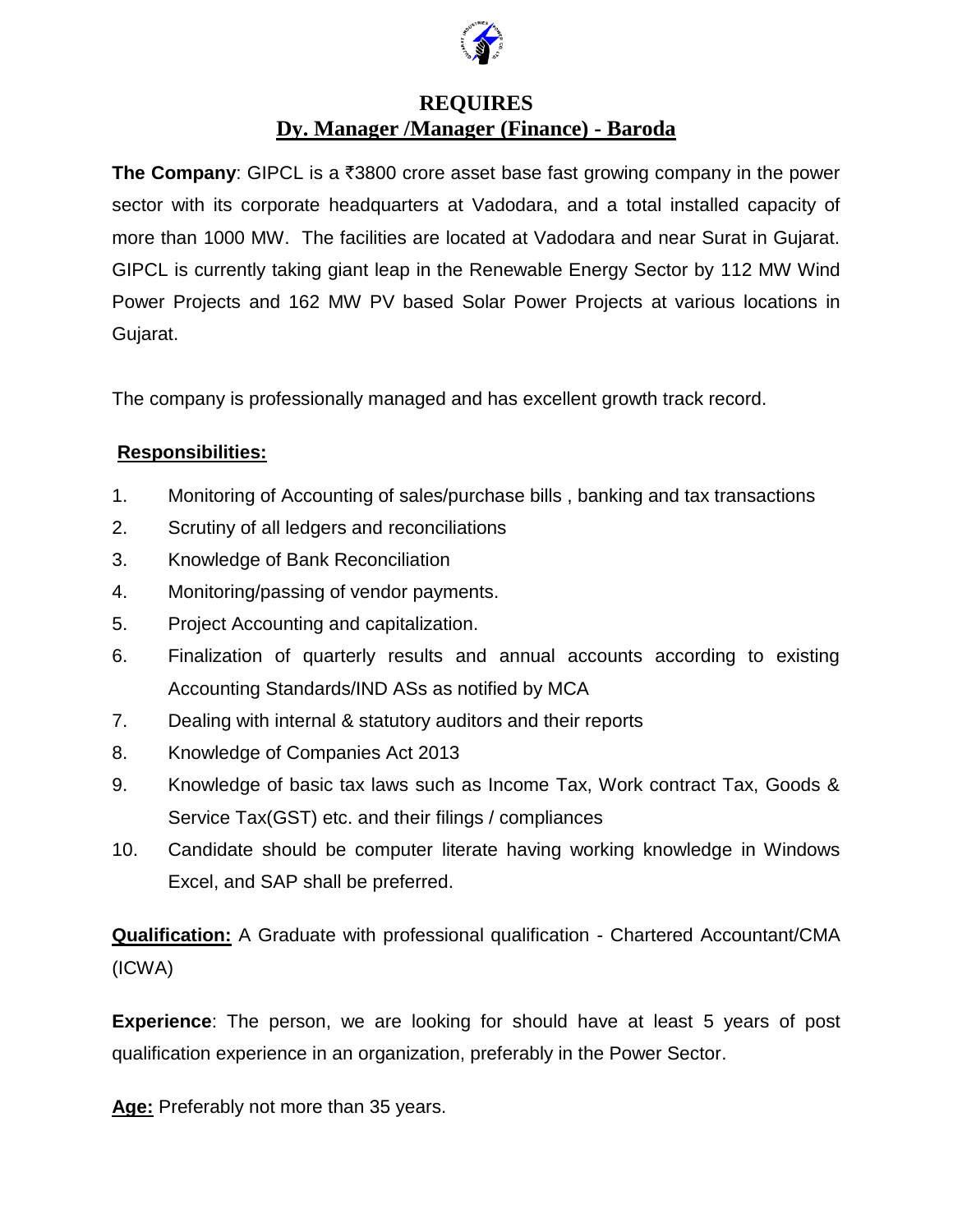

### **Remuneration :**

Pay includes attractive salary, performance based variable pay, medical reimbursement, CPF, gratuity, superannuation, etc.

Candidates meeting the above criteria may forward:

- **1.** A detailed bio-data with recent passport size photograph.
- **2.** Details as per attached EMPLOYMENT APPLICATION FORM

Within 10 days of issue of the advertisement to:

**Senior Manager (HR&A) Gujarat Industries Power Company Limited P.O. Petrochemical – 391 346 Vadodara (Gujarat**) Email : [ram@gipcl.com](mailto:ram@gipcl.com)